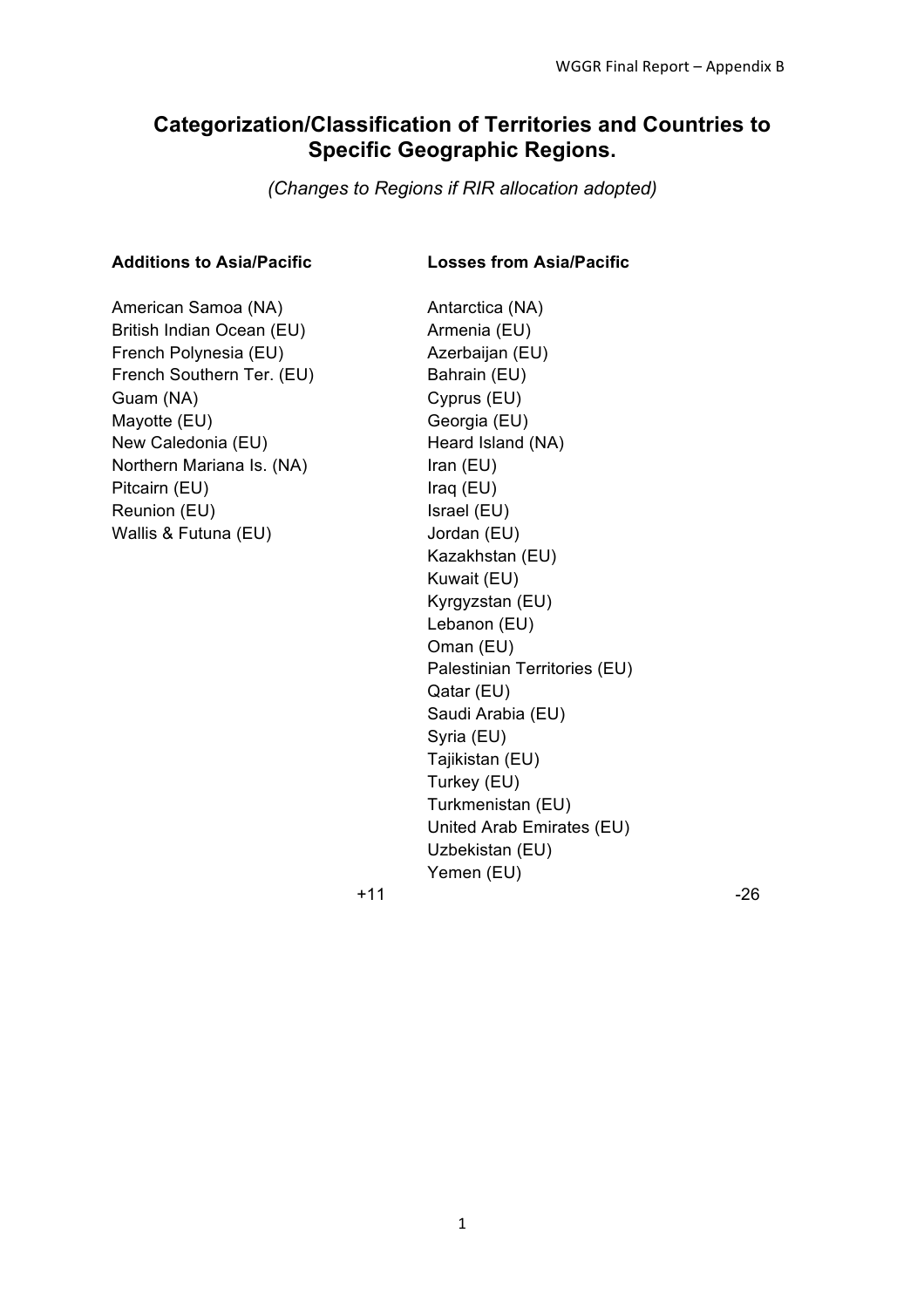## **Additions to Europe Losses from Europe**

Armenia (AP) **Anguilla** (NA) Azerbaijan (AP) **Aruba (LAC)** Aruba (LAC) Bahrain (AP) Bermuda (NA) Cyprus (AP) Bouvet Island (NA) Iran (AP) BVI (NA) Iraq (AP) Cayman Islands (NA) Israel (AP) Falkland Islands (LAC) Jordan (AP) **French Guiana (LAC)** Kazakhstan (AP) French Polynesia (AP) Kyrgyzstan (AP) Guadeloupe (NA) Lebanon (AP) Martinique (NA) Oman (AP) Mayotte (AP) Palestinian Territories (AP) Netherland Antilles (LAC) Qatar (AP) New Caledonia (AP) Saudi Arabia (AP) Pitcairn (AP) Syria (AP) **Reunion** (AP) Tajikistan (AP) Saint Helena (NA)

Turkmenistan (AP) St. Barthelemy (NA) Uzbekistan (AP) Turks & Caicos (NA) Yemen (AP) Wallis & Fortuna (AP)

Georgia (AP) British Indian Ocean Territory (AP) Kuwait (AP) **French Southern Terr.** (AP) Turkey (AP) South Georgia & S. Sandwich Islands (LAC) United Arab Emirates (AP) St. Pierre & Miquelon (NA)  $+24$  -24

## **Additions to LAC Losses from LAC**

Aruba (EU) Antigua & Barbuda (NA) Falkland Islands (EU) Bahamas (NA) French Guiana (EU) Barbados (NA) Netherland Antilles (EU) Dominica (NA) S. Georgia & S. Sandwich Islands (EU)

Grenada (NA)

Jamaica (NA) Saint Kitts & Nevis (NA) Saint Lucia (NA) St. Vincent & the Grenadines (NA)

 $+5$  -9